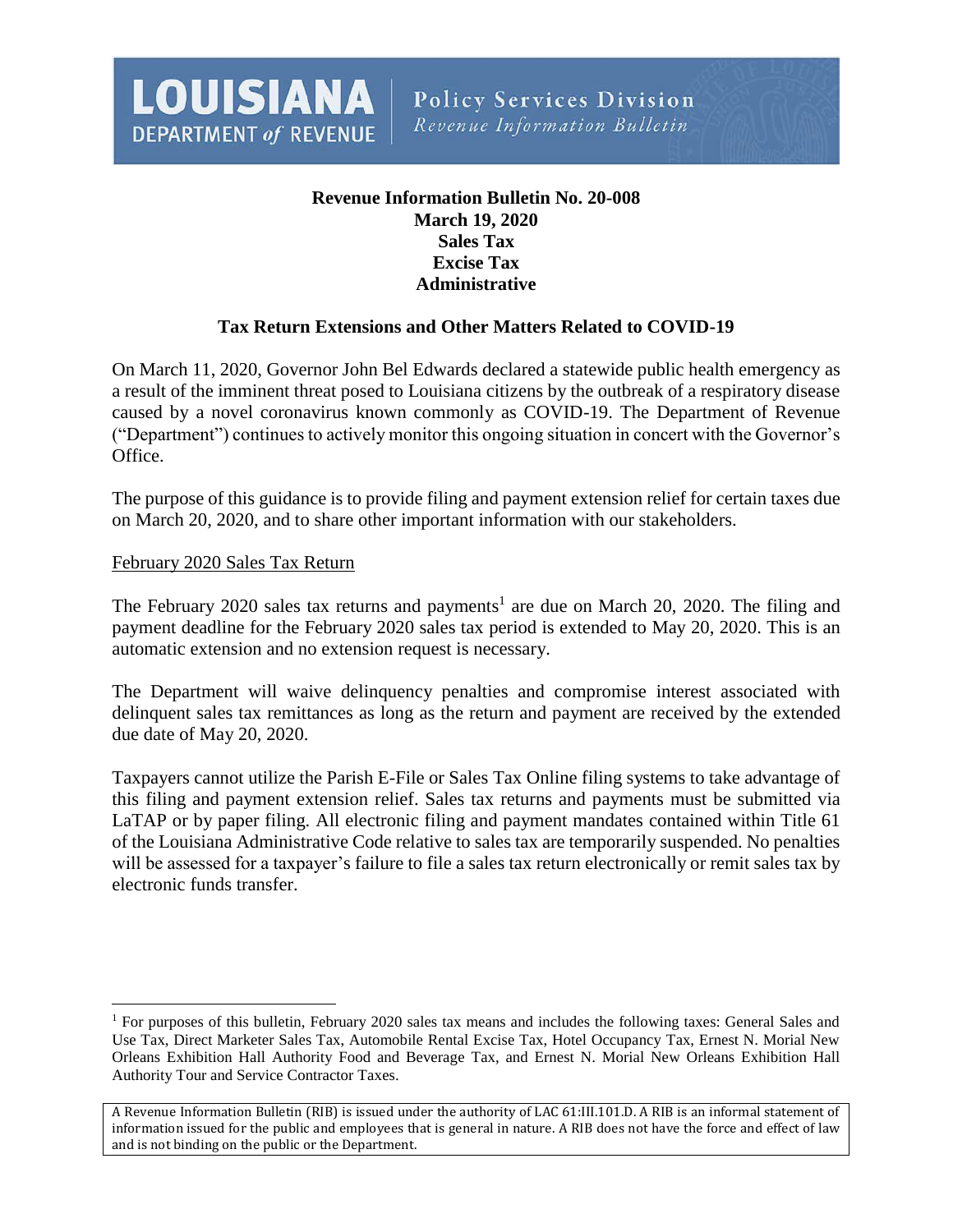#### February 2020 Excise Taxes Returns

The February 2020 excise tax returns and payments for (1) Wine Shipped Direct to Consumers and (2) Louisiana State and Parish and Municipal Beer Tax are due on March 20, 2020. The filing and payment deadline for these February 2020 excise tax periods is extended to May 20, 2020. This is an automatic extension and no extension request is necessary.

The Department will waive delinquency penalties and compromise interest associated with delinquent excise tax remittances as long as the return and payment are received by the extended due date of May 20, 2020.

## Assessments, Audits, and Litigation

As provided by Section 5 of Proclamation No. JBE 2020-30, the prescription of all tax assessments issued by the Department pursuant to Part III entitled "Assessment and Collection Procedures" of Chapter 18 of Title 47 of the Louisiana Revised Statutes is suspended effective March 16, 2020. The suspension of prescription of all Department tax assessments will remain in effect until April 13, 2020. This suspension of prescription is applicable to the time delay for a taxpayer's petition to appeal for redetermination of an assessment with the Louisiana Board of Tax Appeals and for the time delays for appeals in Louisiana courts filed by taxpayers and the Department.

The Department will grant an automatic extension on any outstanding audit or litigation matter, including but not limited to, proposed assessments, protests, requests for information, discovery requests, and continuances. Except for system-generated assessments on self-assessed returns, the Department will take no action in issuing formal assessments on audited accounts until at least April 13, 2020.<sup>2</sup>

## Collection Activity

The Department is temporarily suspending collection activity by distraint and sale on delinquent taxpayer accounts. However, delinquency interest and penalties will continue to accrue in accordance with statute on unpaid balances.

## Department Operations

 $\overline{\phantom{a}}$ 

Until further notice, the Baton Rouge Headquarters Office remains open to the public, but taxpayers and their representatives are encouraged to use online customer service options as set forth in the [March 16 News Release.](https://revenue.louisiana.gov/NewsAndPublications/NewsReleaseDetails/11482) The New Orleans and Lafayette Regional Office are closed to the public.

<sup>&</sup>lt;sup>2</sup> Audited accounts are those accounts in which a field or correspondence audit was conducted by one of the Field Audit Tax Divisions (Income, Sales, or Excise) and preliminary findings were issued. This does not include routine account adjustments issued by the Taxpayer Compliance Divisions or the Criminal Investigations Division.

A Revenue Information Bulletin (RIB) is issued under the authority of LAC 61:III.101.D. A RIB is an informal statement of information issued for the public and employees that is general in nature. A RIB does not have the force and effect of law and is not binding on the public or the Department.